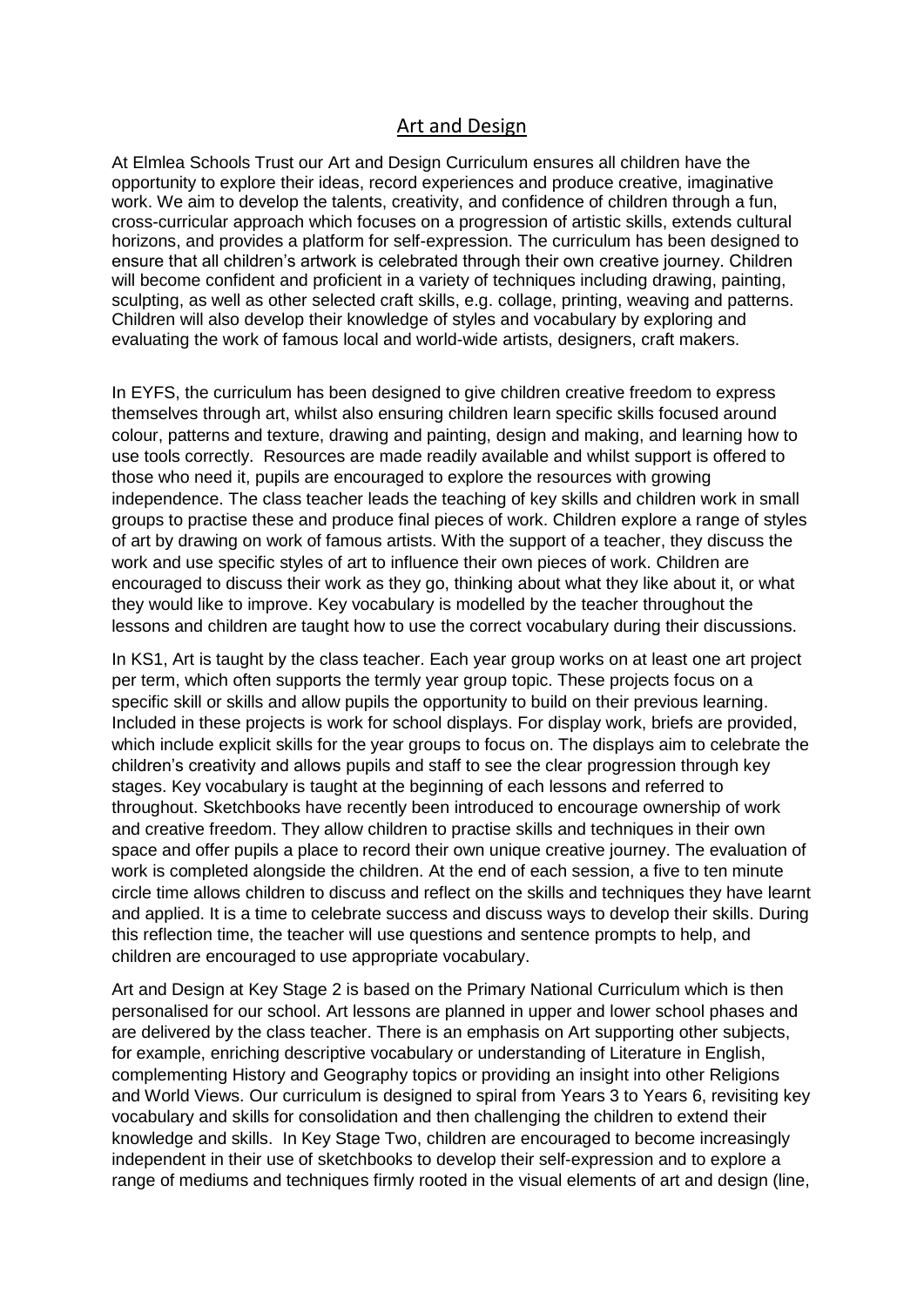tone, texture, colour, pattern, shape and form). Through annotating their reflections in their sketchbooks, the children demonstrate an increasingly sophisticated articulation of critical thinking. Art lessons introduce a range of artists' work across different time periods and cultures and children are encouraged through discussion, to develop their understanding of and opinion on an increasingly complex works of art. We recognise that creative achievement is an important vehicle for building self-esteem and a sense of self, and the children's work is celebrated in class during feedback sessions, in whole school displays and with parents and carers at home.

The units taught coincide with the two-year topic cycle that is implemented at Elmlea which provides collaborative enrichment opportunities for both lower and upper school. Year 3 and 4 cover Egyptian Art, proportion, clay sculptures, colour mixing, drawing and texture with a focus on seascapes inspired by famous artists. Year 5 and 6 units cover Greek Pots, expressions of spirituality in Religion, lino printing, and sketching figures and sculpting figures.

Across the school, the children are continuously encouraged to be reflective and evaluative in their work, thinking about how they can make changes to aid their progression. The evidence of their work is collected within the art sketchbook as well as final pieces of work. By using sketchbooks, this allows the children to externalise their thoughts, make connections and deepen their artistic understanding through their own visual creative journey.

In years 3 to 6, Art is taught weekly every other term - alternating with DT - by the class teacher. The key vocabulary is introduced at the start of each lesson all the while continuously being reinforced throughout the rest of the unit. All lessons, resources and activities are differentiated to enable all children to have the ability to express themselves in a way most accessible to them.

Besides our curriculum lessons, we celebrate Art through our annual 'Arts Week'. This enrichment opportunity permits the children to immerse themselves in a week of creativity alongside artistic workshops conducted by experienced Art practitioners, where all of the work produced is celebrated at the end of the week. In addition, extra-curricular opportunities such as Craft Club are available for the children to partake in.

Art and Design Curriculum Leaders: Hatti Wilson, Emma Scott and Rachel Cosgrove